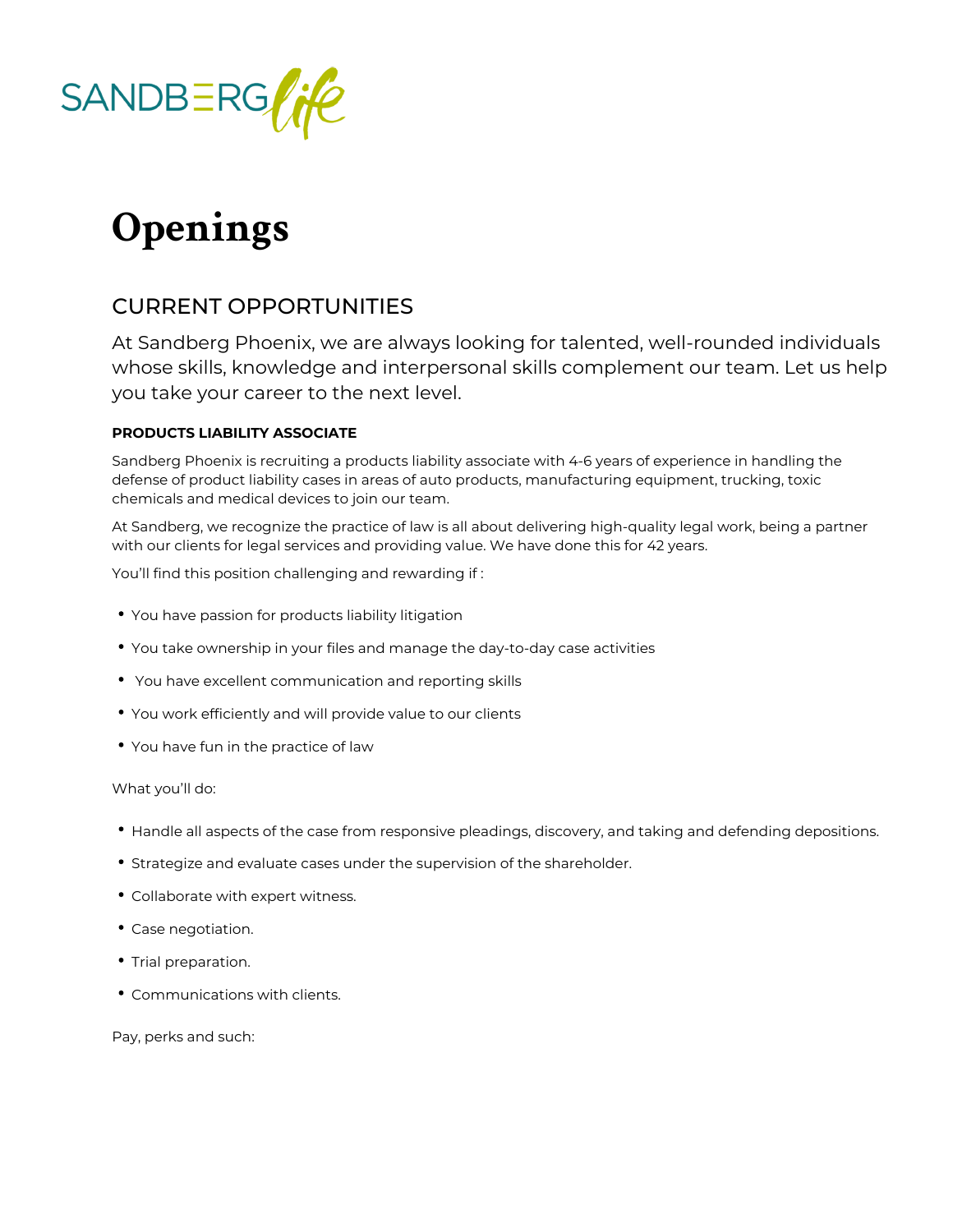- At Sandberg Phoenix we pride ourselves on living our Values each day and it shows. Ranked one of St. Louis' Best Places to Work several years in a row, we are continually improving to recruit and retain top talent.
- We offer a competitive salary and benefits, including medical, dental, vision, life and disability coverages, FSA, HSA, paid parking, marketing budget, Uber/Clothing Allowance, billable credit for vacation time, 401(k) plan and our Welcome to the Family program.
- We value individuality and diversity. Our affinity groups, including our Diversity Committee, our Women's Committee and our Community Connections Committee allow our members to get involved, get to know one another and make a difference using their unique talents.

#### **CORPORATE/TRANSACTIONAL ASSOCIATE - CLAYTON, MO**

Sandberg Phoenix is recruiting for a skilled corporate/transactional attorney with 3-5 years of experience to join our growing Business practice group in servicing our client's needs. A qualified attorney will have experience with real estate transactions, including purchase and sale, financing and leasing, banking experience along with construction law.

At Sandberg, we recognize the practice of law is all about delivering high-quality legal work, being an advocate for and partner with our clients for their legal services.

You'll find this position challenging and rewarding if:

- You take ownership in your files and manage the day-to-day activities
- You anticipate and strategize with clients
- You have excellent communication and negotiating skills
- You are proactive and a problem solver
- You are a drafter and have that knack for detail
- You are technology savvy and work efficiently to provide value
- You are an engaged in and support the service goals of the Business practice group.

Pay, perks and such:

- At Sandberg Phoenix we pride ourselves on living our Values each day and it shows. Ranked as a "Best Place to Work" several years in a row, and we are continually improving to recruit and retain top talent.
- We are currently in a hybrid working model balancing in-office and remote working.
- We offer a competitive salary and benefits, including medical, dental, vision, life and disability coverages, FSA, HSA, paid parking, marketing budget, Uber/clothing allowance, billable credit for vacation time, 401(k) plan and our "Welcome to the Family Program."
- We value individuality and diversity. Our affinity groups, including our Diversity & Inclusion Committee, our Women's Committee and our Community Connections Committee allow our members to get involved, collaborate, get to know one another, and make a difference using their unique talents.

#### **BUSINESS LITIGATION ASSOCIATE - EDWARDSVILLE, IL**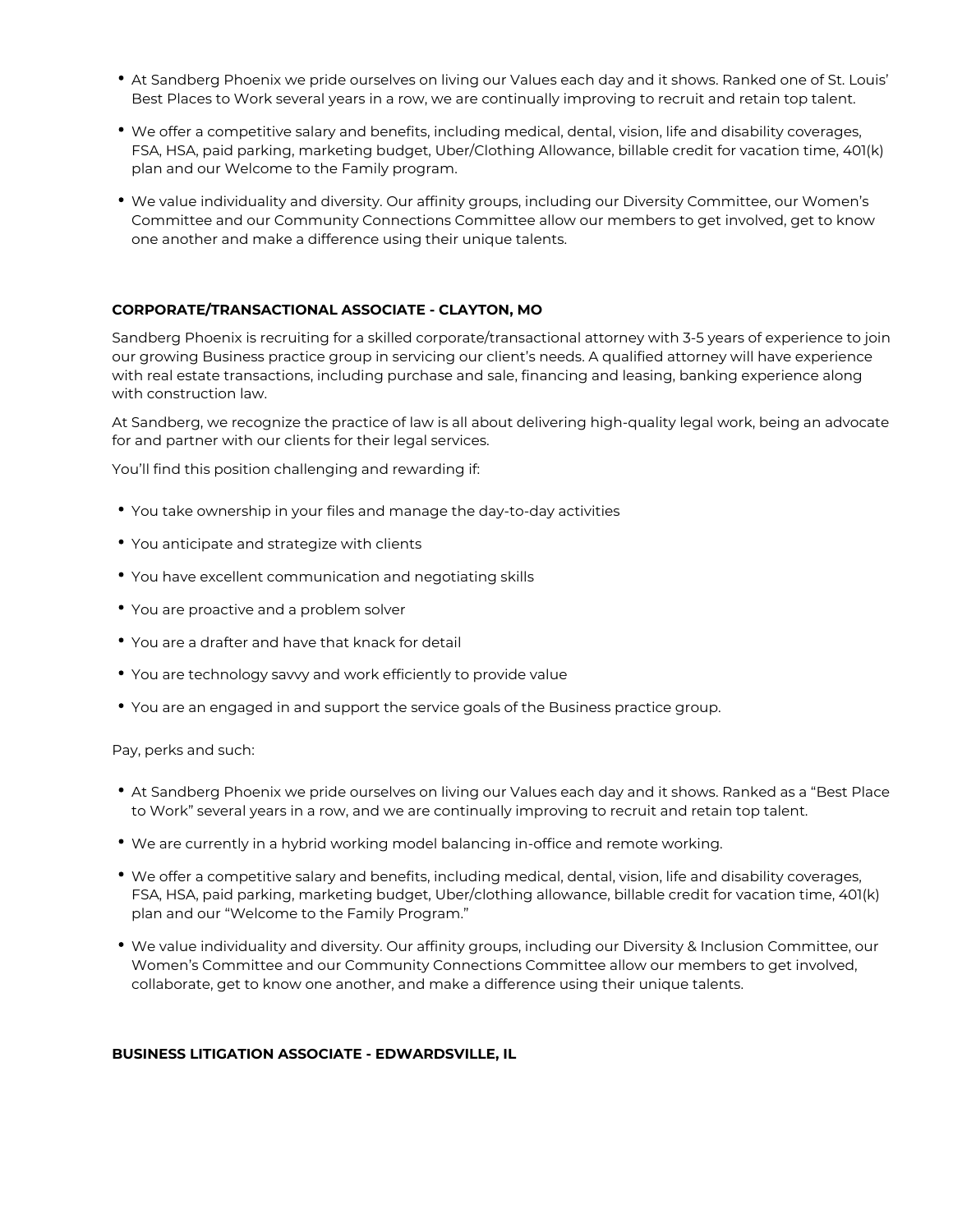Sandberg Phoenix is recruiting for a Business Litigation Associate to join our Edwardsville Office Team with 2 -5 years of practice handling business/commercial litigation matters. Experience with real estate litigation, creditors' rights, and/or municipal and local government law is a plus.

Over our 42 year history, at Sandberg Phoenix, we recognize the practice of law is all about delivering highquality legal work, being a partner with our clients for legal services, and providing value.

Successful applicants will find this position challenging and rewarding if:

- You have passion for business and commercial litigation.
- You are drawn to municipal and government law.
- You take ownership in your files and manage day-to-day case activities.
- You have excellent communication and reporting skills.
- You work efficiently and provide value to clients.
- You have fun in the practice of law.

#### What you will do:

- Handle all aspects of the case including drafting pleadings, discovery, taking depositions, and court appearances.
- Strategize and evaluate cases under the supervision of the shareholder
- Interpret laws, rulings, regulations, planning and zoning for municipalities.
- Attend governmental entity meetings as appropriate.
- Negotiate resolution of cases.
- Prepare for and attend mediations.
- Directly communicate with clients.

Pay, perks and such:

- At Sandberg Phoenix we pride ourselves on living our Values each day and it shows. Ranked one of St. Louis' Best Places to Work several years in a row, we are continually improving to recruit and retain top talent.
- We offer competitive salary and benefits, including medical, dental, vision, life and disability coverages, FSA, HSA, paid parking, marketing budget, Uber/Clothing allowance, billable credit for vacation time, 401(k) plan and our Welcome to the Family program.
- Sandberg offers flexibility with a remote working environment.
- We value individuality and diversity. Our affinity groups, including our Diversity Committee, our Women's Committee and our Community Connections Committee allow our members to get involved, get to know one another, and make a difference using their unique talents.

#### **HEALTH LAW ASSOCIATE**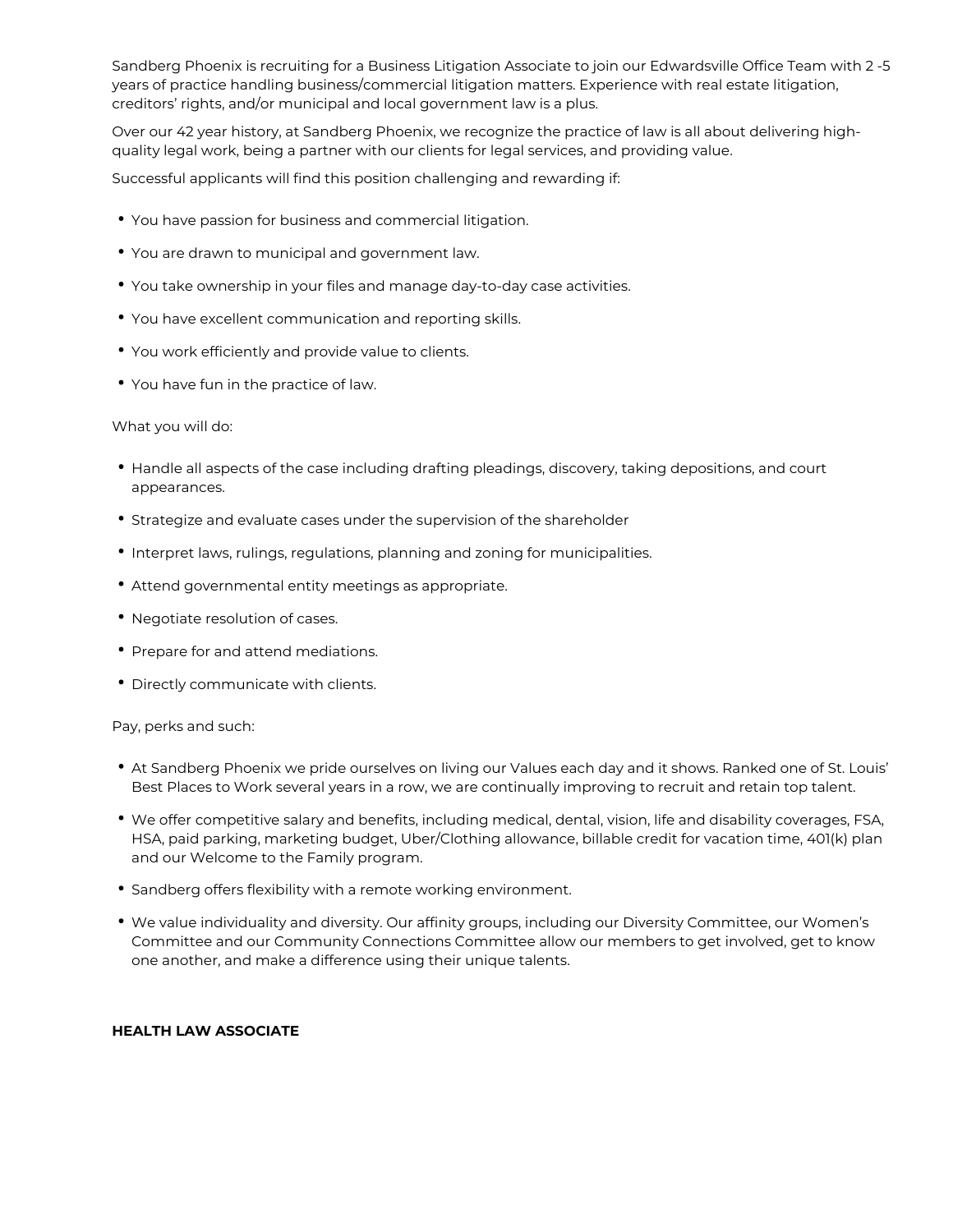Sandberg Phoenix is recruiting an experienced health law associate with 5-6 years of experience to join our team of specialists in defending complicated medical malpractice, correctional medicine and long-term care litigation.

At Sandberg, we recognize the practice of law is all about helping people. For good reason, we are the firm of choice for the region's best health care providers. We passionately provide the region's best legal care to those who passionately provide the region's best health care.

You'll love this job if:

- You have a passion for medical malpractice defense work
- You take ownership in your files and manage the day-to-day case activities
- You have excellent communication and reporting skills
- You work efficiently and will provide value to our clients
- You have fun in the practice of law

#### What you'll do:

- Handle all aspects of the case from responsive pleadings, discovery, and taking fact and plaintiff depositions.
- Strategize and evaluate cases under the supervision of the shareholder.
- Collaborate with expert witnesses.
- Case negotiation.
- Prepare for and attend mediations.
- Trial preparation.
- Communications with clients and other counsel.

Pay, perks and such:

- At Sandberg Phoenix we pride ourselves on living our Values each day and it shows. Ranked as a "Best Place to Work" several years in a row, and we are continually improving to recruit and retain top talent.
- We offer a competitive salary and benefits, including medical, dental, vision, life and disability coverages, FSA, HSA, paid parking, marketing budget, Uber/Clothing allowance, billable credit for vacation time, 401(k) plan and our Welcome to the Family program.
- We value individuality and diversity. Our affinity groups, including our Diversity Committee, our Women's Committee and our Community Connections Committee allow our members to get involved, get to know one another and make a difference using their unique talents.

#### **HOW TO JOIN US:**

**Apply online or send resume and cover letter to: recruitment@sandbergphoenix.com or fax to 314.241.7604 Or mail to:**